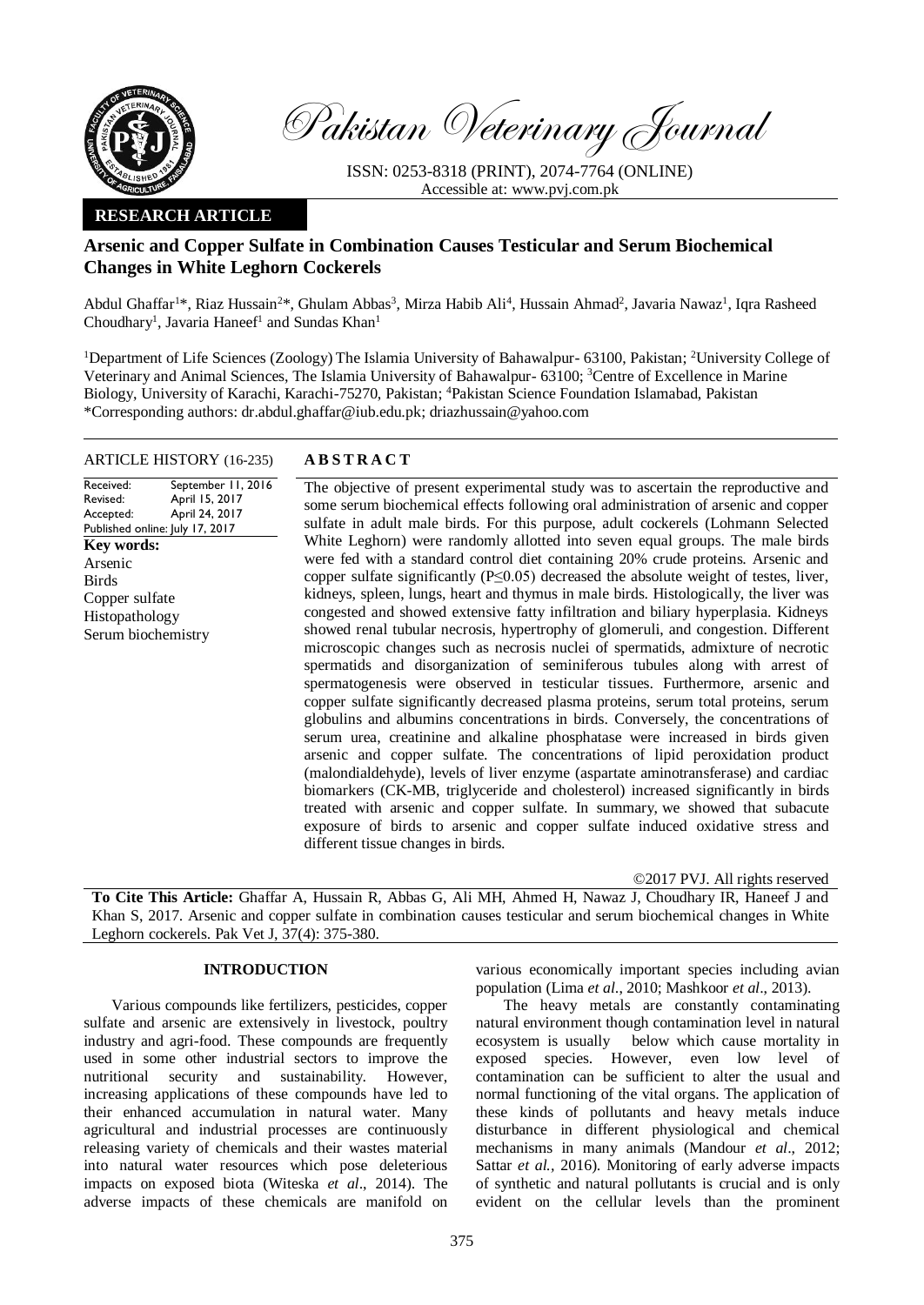behavioral or external changes (Witeska *et al*., 2014). The main source of different heavy metals and arsenic is usually food obtained from sea, mushrooms, rice and poultry (Nepusz *et al*., 2009; Petroczi and Naughton, 2009). Particularly in southern areas of Pakistan the level of arsenic in drinking water is 3-30 fold higher than the permissible level (Baig *et al*., 2012).

Arsenic is well known heavy metal which influences the action of different enzymes responsible for heme synthesis and its degradation. Arsenic has been reported to persuade conditions leading to defective cell mediated immunity in numerous cell systems. Various mechanistic studies have indicated that arsenic induces mitochondrial alterations and generates reactive oxygen and nitrogen species during inorganic arsenic metabolic reactions at cellular levels which adversely alter the mitochondrial integrity (Cohen *et al*., 2006). Arsenic toxicological impacts depend on detoxifying mechanisms (Rahman *et al.,* 2012) and different interacting factors such as its bioavailability, exposure, environmental factors, and presence of other chemicals and resistance of the target organisms (Rahman *et al*., 2012). Reduced phagocytic activity, skin lesions, poor weight in poultry and rats due to alone arsenic toxicity have been reported through drinking water (Jun *et al*., 2008; Ghaffar *et al*., 2015). The biological actions also play crucial role in arsenic distribution (Rahman *et al.,* 2012; Sharaf *et al*., 2013).

Copper sulfate is an essential micro-element and frequently used in poultry sector in diets as a prophylactic, to control fungal infection, parasitic and bacterial diseases. Copper is important component of various metalo-enzymes. However, increased levels of copper induce toxicological impacts including poor health, less feed intake, poor weight gain and hemato-biochemicals in broiler birds (Rasool *et al*., 2013; Bhatti *et al*., 2015). Previously reports are available about the complications of copper and arsenic at higher levels as studied independently. There is no report about the combined impacts of these compounds in avian species. Therefore, the present experimental study was conducted to investigate adverse impacts of arsenic and copper sulfate together at low levels in different combinations in sexually mature birds.

## **MATERIALS AND METHODS**

**Birds and treatment:** A total of 28 mature and sexually active male birds having similar age, weight and without any clinical ailment were procured from local poultry farm. The birds were randomly kept into seven groups having four birds each (A-G). The birds were remained in wire cages for 30 days under uniform environment having humidity (60-70%) and temperature (27-30°C). All the birds were given commercial feed having 20% proteins and fresh clean water daily. In poultry birds, the extreme tolerance level of inorganic arsenic is 50 mg/kg while organic arsenic is 100 mg/kg (National Research Council, 1980). Therefore, in this experimental study inorganic arsenic was selected and given with copper sulfate in different combinations at low doses to determine the possible combine toxic impacts. Different doses of arsenic and copper sulfate (Table 1) were administered via crop tubing.

**Table 1:** Treatment of arsenic and copper sulfate to the White Leghorn cockerels

| Group       | Arsenic     | Copper sulfate |  |  |
|-------------|-------------|----------------|--|--|
|             | (@mg/kg BW) | (@mg/kg BW)    |  |  |
| A (Control) |             |                |  |  |
| в           |             | 150            |  |  |
|             | ۱0          | 50             |  |  |
|             | 15          | 75             |  |  |
|             | 20          | 100            |  |  |
|             | 25          | 100            |  |  |
|             | 35          |                |  |  |

Pathology procedures: All the birds at the end of experiment were killed and examined for any gross changes. The absolute and relative weights of different tissues such as testes, liver, kidneys, spleen, thymus, heart and lungs were recorded. For histopathological changes about 2-3cm thickness tissues from all the visceral organs were separated and fixed in 10% neutral buffered formalin and processed following routine methods of dehydration and paraffin embedding procedures. Finally, about 4-5µm thick tissues were cut and stained with hematoxylin and eosin (Hussain *et al*., 2015).

**Serum biochemical parameters:** For serum, biochemical changes about 5 ml blood sample was collected without anticoagulant from wing vein of each bird on days 10, 20 and 30 of the experiment. The serum was separated on ice and stored at -20°C. All the serum samples were analyzed for different biochemical changes spectrophotometrically using commercially available kits (Ghaffar *et al.,* 2016).

**Statistical analysis:** The data collected in present experimental study were subjected to statistical analysis. Means±SE values for various parameters were computed and their means were compared by Tukey's test with P≤0.05.

### **RESULTS**

**Gross and histopathological changes:** No mortality was recorded in birds of all groups throughout the experiment. All the visceral organs including testes, liver, heart, kidneys, spleen, thymus and lungs were normal in color and consistency in birds of control group. However, in birds given higher levels of copper and arsenic alone showed gross changes in testes, liver, kidneys and thymus. The testes were smaller in size, liver was friable and pale to yellowish and kidneys were congested in birds given higher levels of arsenic and copper sulfate alone and at lower levels in combinations. The spleen and thymus were congested and smaller in size. However, mild to moderate similar gross lesions were also observed in birds given lower doses of copper sulfate and arsenic in combination. Histologically, the testes of various birds administered higher doses of copper sulfate (150 mg/kg) and arsenic (35 mg/kg) alone showed severe changes such as 2-3 cell layers having primary and secondary spermatocytes along with fewer round spermatids (Fig. 1). The lumen of seminiferous tubules had admixture of necrotic spermatids instead of mature sperms (Fig. 2). Similar testicular changes were also observed in birds of groups D-F. Histologically, liver tissues exhibited severe cytoplasmic vacuolation, hyperplasia of bile ducts and congestion in birds given higher doses of copper sulfate (150 mg/kg) and arsenic (35 mg/kg) alone (Fig. 3). Various nuclear changes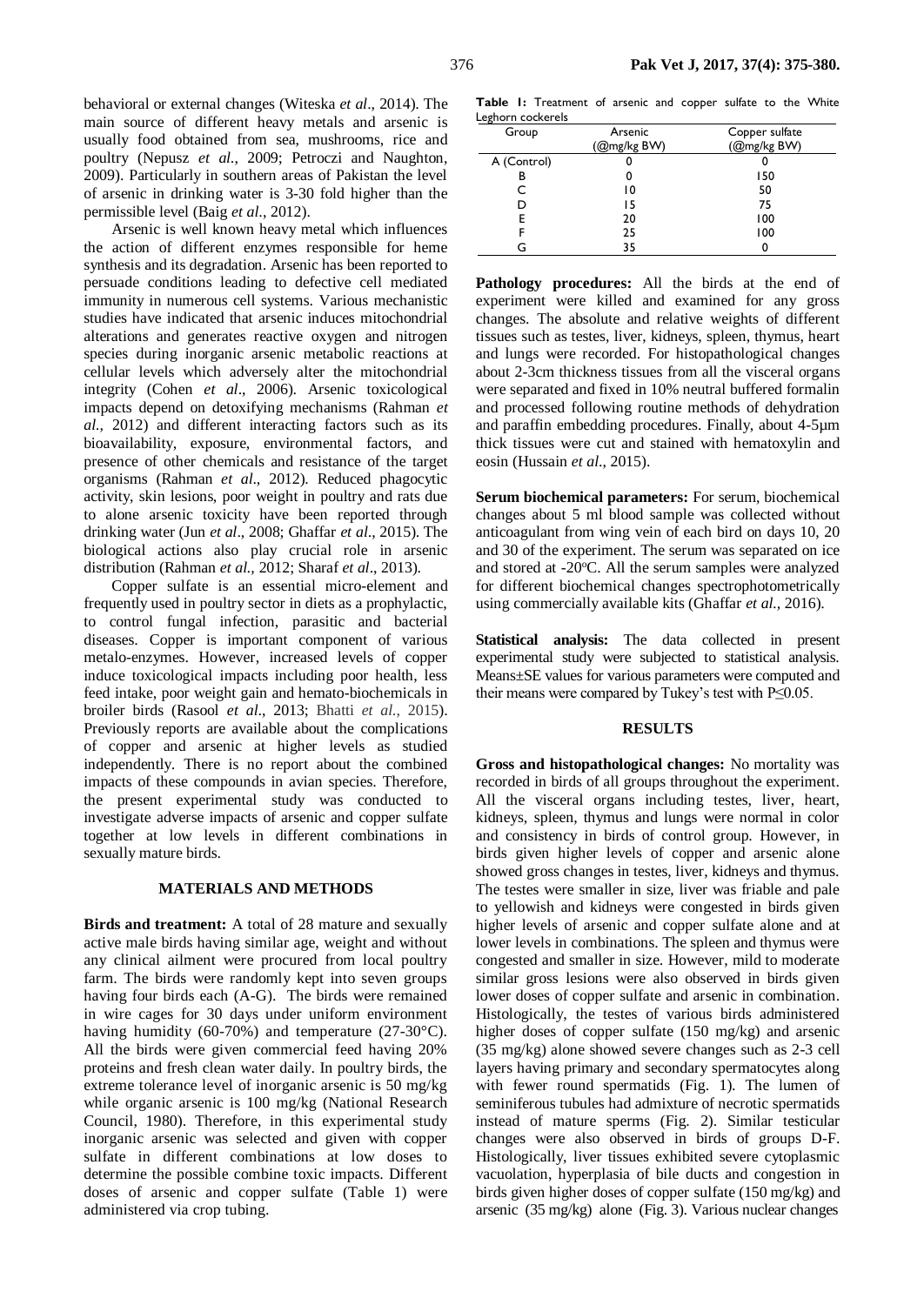

**Fig. 1:** Kidneys of male birds treated with arsenic and copper sulfate (Arsenic=20 mg/kg and copper sulfate=100 mg/kg) showing pyknosis (thick arrows), congestion (\*), detachment of renal tubules from basement membrane (arrow heads) and increased urinary space (thin arrow). H&E 200X.



Fig. 2: Liver of male birds treated with arsenic and copper sulfate (Arsenic=20 mg/kg and copper sulfate=100 mg/kg) showing congestion pyknosis (arrow) of hepatocyte. H&E 200X.



Fig. 3: Testes of male birds treated with arsenic and copper sulfate (Arsenic=15 mg/kg and copper sulfate=75 mg/kg) showing 1-2 number of spermatogenic cell layer with arrested of spermatogenic process at secondary spermatocyte level (arrows). H&E 200X.



**Fig. 4:** Testes of male birds treated with arsenic and copper sulfate (Arsenic=20 mg/kg and copper sulfate=100 mg/kg) showing admixture of necrotic cells in lumen of tubules along with punctuation of chronic inflammatory cells. X 200 H&E.



**Fig. 5:** Testes of male birds treated with arsenic and copper sulfate (Arsenic=25 mg/kg and copper sulfate=100 mg/kg) showing congestion (arrows) necrotic spermatids in lumen of tubules and punctuation of chronic inflammatory cells. X 200 H&E.

(condensation, fragmentation, granular appearance and disintegration of nucleus) were also observed. The intensity of these tissue changes in hepatocytes were similar in birds of groups (D-F) exposed to arsenic and copper sulfate in combination. Microscopically kidneys of birds in groups E and F showed severe necrosis of tubular epithelial cells (Fig. 4). Severe congestion, increased urinary space, hypertrophy of glomeruli along with loss of circular shape, detachment of renal tubules and necrosis of renal tubular epithelial (Fig. 5) was observed in birds of groups B and G exposed to higher levels of copper sulfate and arsenic alone. Microscopically, the different lungs tissues in birds exposed to copper sulfate (150 mg/kg) and arsenic (35 mg/kg) revealed congestion and edema. Minor to moderate congestion was also observed in birds kept in groups D-F. Congestion in spleen and thymus was observed at higher doses copper sulfate (150 mg/kg) and arsenic (35 mg/kg).

**Absolute and relative organ weight:** The absolute weight of testes, liver, kidneys, spleen, lungs and thymus was significantly decreased in birds given higher levels of copper sulfate and arsenic (Table 2). The relative weight of all the visceral organs was not significantly different in all treated birds (Table 2) as compared to the birds of control group.

**Biochemical parameters:** The plasma proteins, serum total proteins and albumins were significantly decreased in birds of groups D-G and B given different levels of arsenic and copper sulfate alone and in combinations. Serum globulin was significantly decreased in birds of groups E-G and B at days 10 and 20 while in D-G and B at day 30 of the experiment. Serum urea, creatinine and malondialdehyde concentrations were significantly increased in birds of groups E-G at day 10 and in groups D-F and B at days 20 and 30 of the experiment as compared to control group (Table 3). The values of serum aspartate aminotransferase, isoenzyme CK-MB, triglyceride and cholesterol were significantly higher at day 10 in groups E-G and at days 20 and 30 in birds of groups E-G and B as compared to control group. The values of serum alkaline phosphatase were significantly higher at day 10 in groups D-G and at days 20 and 30 in birds of groups D-G and B as compared to control group (Table 4).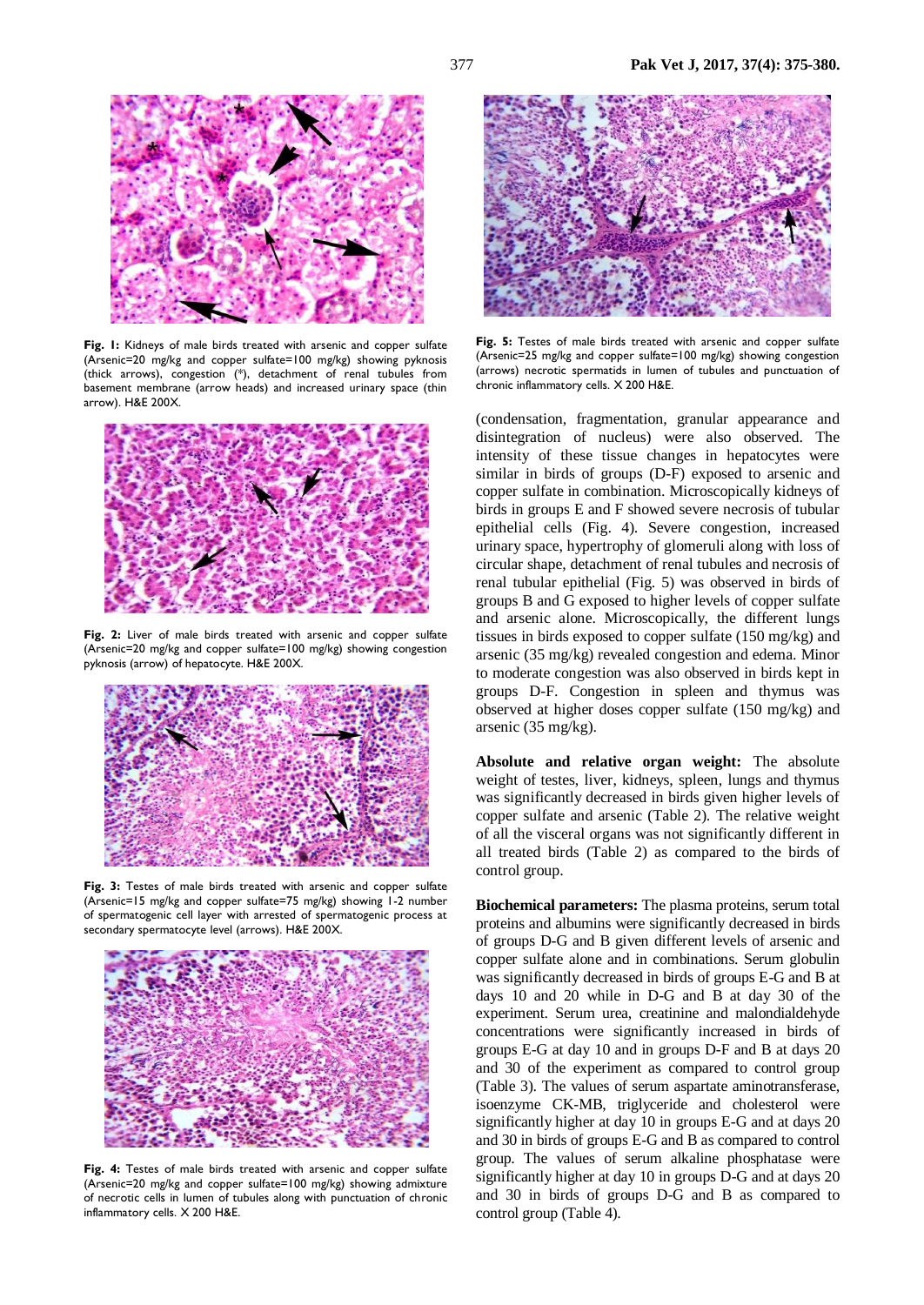| Organs   |                 |                  |                 | Groups          |                 |                  |                  |
|----------|-----------------|------------------|-----------------|-----------------|-----------------|------------------|------------------|
|          | A               | в                | C               | D               | Е               | F                | G                |
| Absolute |                 |                  |                 |                 |                 |                  |                  |
| Testes   | $34.8 \pm 1.93$ | $26.4 \pm 0.42*$ | $30.3 \pm 0.36$ | $29.0 \pm 0.46$ | $27.7 \pm 0.18$ | $26.6 \pm 0.21*$ | $27.9 \pm 0.10*$ |
| Liver    | $55.0 \pm 1.97$ | $41.9 \pm 0.45*$ | $50.9 \pm 0.57$ | $48.1 \pm 0.70$ | $46.0 \pm 0.79$ | $42.3 \pm 1.08*$ | 43.7±0.98*       |
| Kidneys  | $9.37 \pm 0.33$ | $5.73 \pm 0.32*$ | $8.16 \pm 0.02$ | $8.10 \pm 0.01$ | $7.86 \pm 0.01$ | $6.47 \pm 0.03*$ | $6.26 \pm 0.05*$ |
| Spleen   | $7.18 \pm 0.29$ | $5.29 \pm 0.04*$ | $6.16 \pm 0.02$ | $5.89 \pm 0.02$ | $5.72 \pm 0.02$ | $5.28 \pm 0.02*$ | $5.23 \pm 0.03*$ |
| Heart    | $7.24 \pm 0.04$ | $7.13 \pm 0.01$  | $7.17 \pm 0.02$ | $7.18 \pm 0.02$ | $7.08 \pm 0.01$ | $6.99 \pm 0.04$  | $7.70 \pm 0.76$  |
| Thymus   | $0.51 \pm 0.01$ | $0.38 \pm 0.01*$ | $0.49 \pm 0.00$ | $0.46 \pm 0.00$ | $0.42 \pm 0.01$ | $0.39 \pm 0.02*$ | $0.42 \pm 0.01*$ |
| Lungs    | $8.32 \pm 0.15$ | $6.27 \pm 0.08*$ | $7.69 \pm 0.04$ | $7.90 \pm 0.02$ | $8.12 \pm 0.06$ | $6.31 \pm 0.05*$ | $6.24 \pm 0.04*$ |
| Relative |                 |                  |                 |                 |                 |                  |                  |
| Testes   | $2.44 \pm 0.12$ | $2.28 \pm 0.05$  | $2.20 \pm 0.02$ | $2.03 \pm 0.08$ | $2.08 + 0.04$   | $2.15 \pm 0.01$  | $2.27 \pm 0.01$  |
| Liver    | $3.87 \pm 0.13$ | $3.63 \pm 0.02$  | $3.70 \pm 0.04$ | $3.36 \pm 0.18$ | $3.45 \pm 0.04$ | $3.42 \pm 0.07$  | $3.56 \pm 0.07$  |
| Kidneys  | $0.65 \pm 0.02$ | $0.63 \pm 0.02$  | $0.59 \pm 0.02$ | $0.56 \pm 0.02$ | $0.59 \pm 0.01$ | $0.60 + 0.03$    | $0.62 \pm 0.03$  |
| Spleen   | $0.47 \pm 0.02$ | $0.42 \pm 0.00$  | $0.44 \pm 0.00$ | $0.41 \pm 0.01$ | $0.42 \pm 0.00$ | $0.43 \pm 0.01$  | $0.45 \pm 0.02$  |
| Heart    | $0.50 \pm 0.00$ | $0.51 \pm 0.00$  | $0.52 \pm 0.00$ | $0.50 + 0.02$   | $0.53 \pm 0.01$ | $0.56 \pm 0.00$  | $0.62 \pm 0.06$  |
| Thymus   | $0.04 \pm 0.01$ | $0.03 \pm 0.02$  | $0.03 \pm 0.00$ | $0.04 \pm 0.02$ | $0.03 \pm 0.01$ | $0.04 \pm 0.01$  | $0.03 + 0.01$    |
| Lungs    | $0.58 + 0.01$   | $0.57 \pm 0.01$  | $0.56 \pm 0.00$ | $0.55 \pm 0.02$ | $0.61 \pm 0.01$ | $0.60 \pm 0.02$  | $0.61 \pm 0.02$  |

**Table 2:** Absolute and relative weight (as a percent of body weight) of different visceral organs of birds given different levels of arsenic and copper sulfate

**Table 3:** Hemato-biochemical parameters of birds given different levels of arsenic and copper sulfate

| Parameter/Day                        | Groups                                          |                  |                                                                              |                  |                     |                   |                   |
|--------------------------------------|-------------------------------------------------|------------------|------------------------------------------------------------------------------|------------------|---------------------|-------------------|-------------------|
|                                      | A                                               | В                | С                                                                            | D                | E                   | F                 | G                 |
| Total proteins (g/dL)                |                                                 |                  |                                                                              |                  |                     |                   |                   |
| 10                                   | $3.24 \pm 0.00$                                 | $3.15 \pm 0.01$  | $3.09 \pm 0.01$                                                              | $3.05 \pm 0.01$  | $2.37 \pm 0.03*$    | $2.62 \pm 0.01*$  | $2.62 \pm 0.01*$  |
| 20                                   | $3.36 \pm 0.01$                                 | $2.91 \pm 0.01*$ | $2.94 \pm 0.01$                                                              | $2.85 \pm 0.01$  | $2.69 \pm 0.01*$    | $2.56 \pm 0.01*$  | $2.58 \pm 0.00*$  |
| 30                                   | $3.32 \pm 0.02$                                 | $2.66 \pm 0.02*$ | $2.83 \pm 0.01$                                                              | $2.74 \pm 0.02*$ | $2.62 \pm 0.01*$    | $2.49 \pm 0.00*$  | $2.52 \pm 0.00*$  |
| Serum albumin (g/dL)                 |                                                 |                  |                                                                              |                  |                     |                   |                   |
| 10                                   | $1.70 \pm 0.03$                                 | $1.59 \pm 0.01$  | $1.67 \pm 0.00$                                                              | $1.61 \pm 0.01$  | $1.44 \pm 0.01*$    | $1.38 \pm 0.01*$  | $1.41 \pm 0.01*$  |
| 20                                   | $1.76 \pm 0.00$                                 | l.52±0.00*       | 1.61±0.00                                                                    | $1.58 \pm 0.01$  | $1.38{\pm}0.00^{*}$ | 1.30±0.00*        | 1.38±0.00*        |
| 30                                   | $1.72 \pm 0.01$                                 | 1.47±0.00*       | l.58±0.00                                                                    | $1.51 \pm 0.00*$ | $1.33 \pm 0.02*$    | $1.25 \pm 0.00*$  | l.32±0.00*        |
| Urea (mg/dL)                         |                                                 |                  |                                                                              |                  |                     |                   |                   |
| 10                                   | $6.86 \pm 0.04$                                 | $7.09 \pm 0.03$  | $6.97 \pm 0.02$                                                              | $7.22 \pm 0.01$  | 7.52±0.02*          | $8.59 \pm 0.08*$  | $8.05 \pm 0.09*$  |
| 20                                   | $7.09 \pm 0.02$                                 | $9.06 \pm 0.07*$ | $7.52 \pm 0.06$                                                              | $8.47 \pm 0.09*$ | $9.05 \pm 0.13*$    | $10.16 \pm 0.26*$ | $9.41 \pm 0.22$ * |
| 30                                   | 7.09±0.00                                       | $10.3 \pm 0.09*$ | $7.73 \pm 0.02$                                                              | $9.73 \pm 0.60*$ | $10.4 \pm 0.03*$    | $11.4 \pm 0.06*$  | $10.9 \pm 0.02*$  |
| Creatinine (mg/dL)                   |                                                 |                  |                                                                              |                  |                     |                   |                   |
| 10                                   | $0.37 \pm 0.00$                                 | $0.42 \pm 0.01$  | $0.39 \pm 0.01$                                                              | $0.42 \pm 0.00$  | $0.48 \pm 0.00*$    | $0.57 \pm 0.00*$  | $0.53 \pm 0.00*$  |
| 20                                   | $0.33 \pm 0.00$                                 | $0.45 \pm 0.00*$ | $0.38 + 0.01$                                                                | $0.44 \pm 0.02*$ | $0.49 \pm 0.01*$    | $0.61 \pm 0.00*$  | $0.58 \pm 0.00*$  |
| 30                                   | $0.35 \pm 0.00$                                 | $0.49 \pm 0.00*$ | $0.39 \pm 0.02$                                                              | $0.48 \pm 0.01*$ | $0.58 \pm 0.00*$    | $0.64 \pm 0.01*$  | $0.62 \pm 0.00*$  |
| Malondialdehyde concentration (um/L) |                                                 |                  |                                                                              |                  |                     |                   |                   |
| 10                                   | $1.55 \pm 0.01$                                 | $1.61 \pm 0.01$  | $1.59 \pm 0.01$                                                              | $1.60 \pm 0.01$  | $1.89 \pm 0.04*$    | $2.10 \pm 0.01*$  | $1.91 \pm 0.01*$  |
| 20                                   | 1.54±0.01                                       | l.74±0.03*       | $1.62 \pm 0.01$                                                              | l.74±0.01*       | $1.93 \pm 0.04*$    | $2.28 \pm 0.03*$  | $2.11 \pm 0.01*$  |
| 30<br>10T11.1                        | 1.50±0.01<br>المحامل والمقصوصة مستحدث والمستحدث | l.99±0.04*       | 1.66±0.01<br>$\mathcal{L}$ . The contract of $\mathcal{L}$ and $\mathcal{L}$ | $1.82 \pm 0.01*$ | $2.04 \pm 0.05*$    | $2.38 \pm 0.04*$  | $2.22 \pm 0.04*$  |

Values (mean±SE) in a row bearing asterisk are significantly (P<0.05) different from control group.

#### **DISCUSSION**

Arsenic is widely distributed as a trace element throughout the world which causes numerous adverse impacts both on public health and animals. Prior to this experimental research it has been reported that increased concentration of copper sulfate and arsenic alone poses serious threats in avian species (Khan *et al*., 2014). In present study, the birds given higher concentrations of copper sulfate and arsenic alone showed different gross lesions in various tissues. The testes were smaller in size, liver was friable and pale to yellowish and kidneys were congested. The spleen and thymus were congested and smaller in size. Mild to moderate gross abnormalities were also observed in birds given lower doses of copper sulfate and arsenic in combination. Similar pathological changes been reported in different animals such as mice, rats and rabbits (Kannan *et al.*, 2001; Gora *et al.,* 2014). These gross lesions in liver, testes, thymus, spleen and kidneys of birds might be due to increased oxidative stress amplified by copper sulfate. Previously degenerative changes in kidneys have also been observed (Sener *et al*., 2015). The absolute weight of testes, liver, kidneys, spleen, lungs and thymus was significantly decreased

while relative weight of all the visceral organs was nonsignificantly different. The lower weight of different tissues in present study could be due to increased oxidative stress leading to lower feed intake, poor absorption of nutrients and decrease metabolism of the exposed birds.

Microscopically, testes of birds given higher levels of copper sulfate (150 mg/kg) and arsenic (35 mg/kg) alone revealed 2-3 cell layers having primary and secondary spermatocytes along with fewer round spermatids. The lumen of seminiferous tubules had admixture of necrotic spermatids instead of mature sperms. Histologically, liver tissues showed cytoplasmic vacuolation, bile ducts hyperplasia and congestion at higher concentrations of copper sulfate (150 mg/kg) and arsenic (35 mg/kg). In hepatocytes various nuclear changes (condensation, fragmentation, granular appearance and disintegration of nucleus) were also observed. Microscopically, severe congestion, increased urinary space, necrosis of tubular epithelial cells, detachment of renal tubules and hypertrophy of glomeruli along with loss of circular shape in kidneys of birds. Microscopically, congestion in spleen and thymus was observed at higher doses. Congestion, focal mineralization, renal tubular epithelial cell degeneration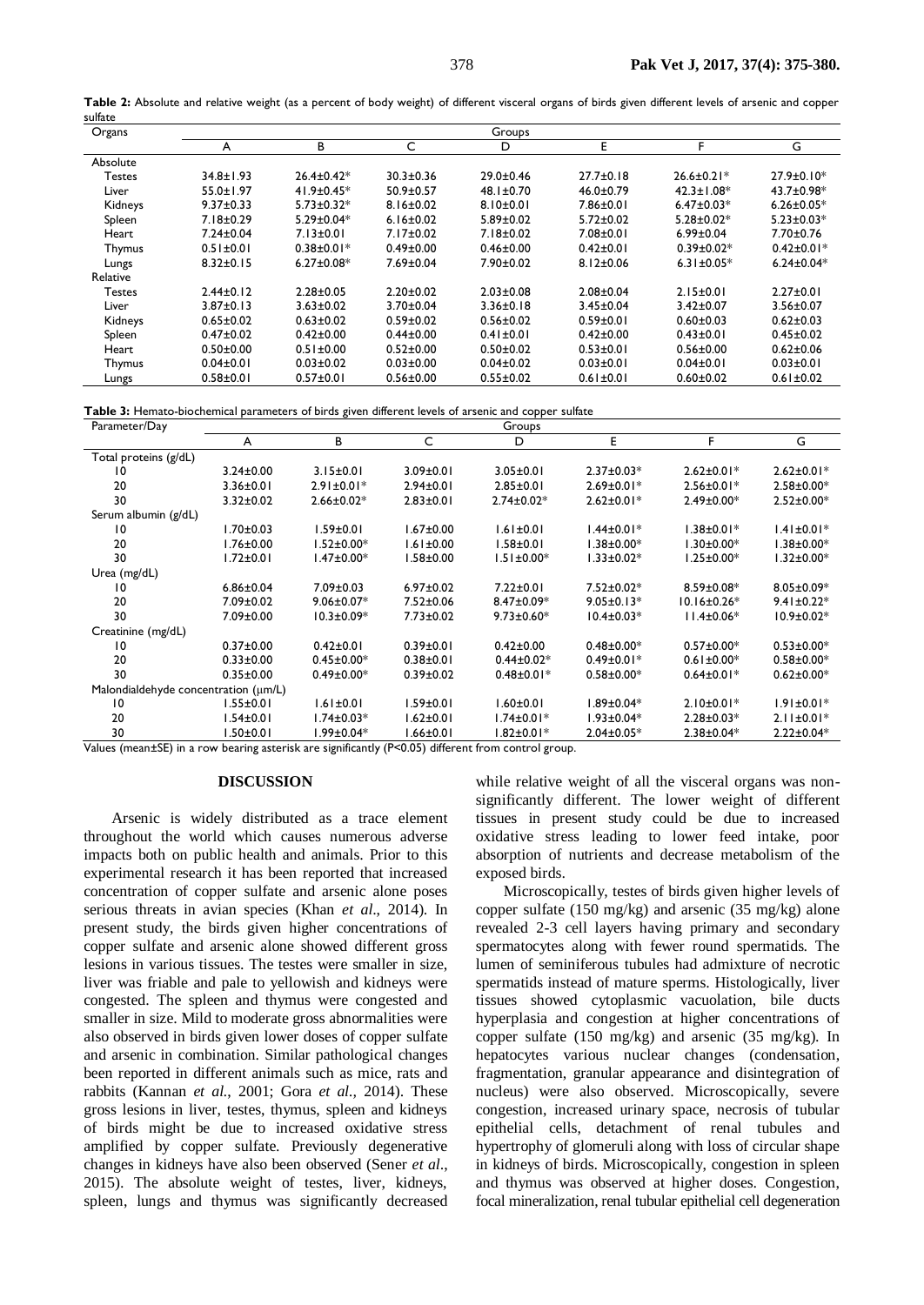**Table 4:** Serum liver and cardiac biomarker of birds given different levels of arsenic and copper sulfate

| Parameter/Day                     | Groups          |                   |                 |                  |                   |                   |                   |
|-----------------------------------|-----------------|-------------------|-----------------|------------------|-------------------|-------------------|-------------------|
|                                   | A               | В                 | C               | D                | E.                | F                 | G                 |
| Aspartate aminotransferase (IU/L) |                 |                   |                 |                  |                   |                   |                   |
| 10                                | $30.7 \pm 1.88$ | $35.5 \pm 0.35$   | $33.5 \pm 1.05$ | $37.4 \pm 0.31$  | $43.8 \pm 1.02*$  | $50.2 \pm 0.99*$  | 48.7±0.59*        |
| 20                                | $29.8 \pm 0.76$ | $43.2 \pm 1.30*$  | $37.4 \pm 1.08$ | $41.5 \pm 0.68$  | 47.8±0.69*        | $55.3 \pm 1.12^*$ | $53.5 \pm 0.82*$  |
| 30                                | 32.0±0.59       | 50±0.88*          | $41.7 \pm 1.19$ | 44.8±0.59*       | $52.2 \pm 1.02*$  | $60.5 \pm 0.60*$  | 57.6±0.84*        |
| Alkaline phosphatase (IU/L)       |                 |                   |                 |                  |                   |                   |                   |
| $\overline{0}$                    | $7.94 \pm 0.10$ | $10.3 \pm .28$    | $8.91 \pm 0.15$ | $9.52 \pm 0.20*$ | $12.1 \pm 0.79*$  | $15.4 \pm 0.36*$  | $14.7 \pm 0.31*$  |
| 20                                | $8.23 \pm 0.14$ | $12.8 \pm 0.25*$  | $9.85 \pm 0.23$ | $11.9 \pm 0.16*$ | $13.8 \pm 0.54*$  | $17.1 \pm 0.59*$  | $16.9 \pm 0.27*$  |
| 30                                | $8.53 \pm 0.19$ | $15.3 \pm .39*$   | $11.1 \pm 0.25$ | $14.1 \pm 0.23*$ | $14.9 \pm 0.59*$  | $18.6 \pm 0.67*$  | $18.2 \pm 0.34*$  |
| CK-MB (IU/L)                      |                 |                   |                 |                  |                   |                   |                   |
| 10                                | $7.51 \pm 0.19$ | $8.05 \pm 0.06$   | $7.98 \pm 0.02$ | $9.40 \pm 0.12$  | $11.7 \pm 0.13*$  | $12.6 \pm 0.13*$  | $11.3 \pm 0.24*$  |
| 20                                | 7.89±0.04       | $10.3 \pm 0.21*$  | $8.61 \pm 0.16$ | $10.5 \pm 0.24$  | $12.8 \pm 0.13*$  | $14.1 \pm 0.24*$  | $12.7 \pm 0.07*$  |
| 30                                | $8.07 \pm 0.03$ | $13.3 \pm 0.23*$  | $10.0 \pm 0.12$ | $11.4 \pm 0.07*$ | $13.5 \pm 0.13*$  | $15.0 \pm 0.16*$  | $13.5 \pm 0.16*$  |
| Triglyceride (mg/dL)              |                 |                   |                 |                  |                   |                   |                   |
| 10                                | $86.4 \pm 1.12$ | $93.3 \pm 1.46$   | $91.3 \pm 1.2$  | $95.0 \pm 0.5$   | $106.9 \pm 1.5*$  | $114.6 \pm 1.5^*$ | $103.2 \pm 3.8^*$ |
| 20                                | 87.1±0.55       | 97.7±0.69*        | $94.3 \pm 0.7$  | $97.8 \pm 0.69$  | $109.1 \pm 2.9*$  | $119.2 \pm 1.7^*$ | $108.6 \pm 3.8*$  |
| 30                                | $87.0 \pm 0.83$ | $109.1 \pm 2.8^*$ | $96.5 \pm 0.4$  | $101.3 \pm 1.4*$ | $115.2 \pm 0.9*$  | $127.7 \pm 1.8^*$ | $117.8 \pm 2.6^*$ |
| Cholesterol (mg/dL)               |                 |                   |                 |                  |                   |                   |                   |
| 10                                | $92.2 \pm 0.78$ | $104.0 \pm 1.8$   | $106.9 \pm 1.2$ | $109.7 \pm 1.5$  | $124.1 \pm 2.8^*$ | $137.1 \pm 3.2*$  | $126.7 \pm 2.8^*$ |
| 20                                | $94.8 \pm 0.69$ | $115.6 \pm 2.5^*$ | $107.3 \pm 1.3$ | $111.0 \pm 2.9$  | $129.4 \pm 2.7*$  | $142.5 \pm 3.4*$  | $133.3 \pm 2.4*$  |
| 30                                | $94.3 \pm 0.91$ | $122.2 \pm 2.3*$  | $109.9 \pm 1.9$ | $118.8 \pm 1.6*$ | $134.0 \pm 2.5^*$ | $146.9 \pm 3.7*$  | 139.8±4.5*        |

Values (mean±SE) in a row bearing asterisk are significantly (P<0.05) different from control group.

and tubular casts in kidneys in rats due to arsenic exposure have been investigated (Gora *et al*., 2014. It is reported that the degenerative changes in liver and kidneys in birds can be due to the oxidative stress enhanced by copper sulfate. Previously in kidneys apoptotic cells have been observed (Khan *et al*., 2013; Sener *et al.*, 2015). It is reported that arsenic causes demethylation of IL-8 promoter by modulation of CpG leading to upstream of transcription of its bases which increases cell cycle dysregulation and cell migratory capabilities leading to renal toxicity (Singh *et al*., 2015). Similar changes in kidneys have been observed in mice (Li *et al*., 2010). Furthermore, itis reported that arsenic exposure in liver tissues results the activation of prototypical AhR-regulated genes (Nqo1 mRNA, Cyp1b1 and Cyp1a1) which induces toxic effects by increasing nuclear localization (Elshenawy *et al*., 2015). The tissue changes in testes could be due to increased release of IL-8 and changes in IL-8 promoter followed by DNA methylation. The testicular changes in birds can also be related to generation of different intracellular DAMPS (N formal peptides, Neuropeptides HsP and), extracellular DAMPS (biglycan and hyloroune) and the release of IL-1a and IL-33 from necrotic cells (Ghaffar *et al*., 2015; Hussain *et al*., 2015). The microscopic abnormalities in this study could be due to generation of apoptotic inducing substances through ROS signaling pathway from mitochondria leading necrotic changes (Altikat *et al.*, 2014; Auon *et al.,* 2014; Hussain *et al*., 2014).

The decreased values of these blood biochemical parameters could be due to the inefficiency of birds to deliver sufficient amount of oxygen to hematopoietic tissues (Hussain *et al.*, 2015; Ghaffar *et al.*, 2015). The abnormal values of these parameters at lower levels of arsenic and copper sulfate in present study are suggestive of interaction of these chemicals. Results showed that the serum urea, creatinine and malondialdehyde concentrations were significantly increased in exposed birds. The values of liver specific enzyme aspartate aminotransferase and the cardiac biomarkers such as isoenzyme CK-MB, triglyceride and cholesterol were significantly increased. Previously no information is

available about the deleterious effects of copper sulfate and arsenic. However, similar reports are available in birds due to arsenic intoxication (Khan *et al*., 2013). The higher levels of urea, creatinine and lipid peroxidation product (MDA) in birds in our study have also been investigated due to arsenic toxicity in rats [\(Muthumani](http://www.ncbi.nlm.nih.gov/pubmed/?term=Muthumani%20M%5BAuthor%5D&cauthor=true&cauthor_uid=24062023)  [and](http://www.ncbi.nlm.nih.gov/pubmed/?term=Muthumani%20M%5BAuthor%5D&cauthor=true&cauthor_uid=24062023) Miltonprabu, 2015; Sener *et al*., 2015). Moreover, the higher values of kidneys function tests (creatinine and urea) and liver function test (ALT) could be due to increased process of oxido-nitrosative stress leading to up regulation of Caspase-3, TGF-β, KIM-1 and TNF-α mRNA expression in kidneys and liver. Similar results have been reported due to arsenic intoxication in rats (Adil *et al*., 2015). The increased levels of cardiac biomarkers (isoenzyme CK-MB, cholesterol and triglycerides) could be due toup-regulation of cardiac NADPH sub units (NOX2 and NOX4) and downregulation of protein expressions Nrf2 and HO-1 [\(Muthumani and](http://www.ncbi.nlm.nih.gov/pubmed/?term=Muthumani%20M%5BAuthor%5D&cauthor=true&cauthor_uid=24062023) Miltonprabu, 2015).

**Conclusions:** From the results of our study it can be concluded that copper sulfate and arsenic at low levels in combinations and at higher doses alone poses deleterious effects in birds. Therefore, monitoring of these compounds is crucial to minimize the adverse impacts in public health.

**Authors contribution:** RH and AG designed the research. RH, IRC, JH and SK conducted the experiment. RH examined blood smears. RH and JN analyzed the data. RH, HA, GA, AG and MHA wrote the article. All the authors carefully read the manuscript.

#### **REFERENCES**

- [Adil M,](http://www.ncbi.nlm.nih.gov/pubmed/?term=Adil%20M%5BAuthor%5D&cauthor=true&cauthor_uid=26337322) [Kandhare](http://www.ncbi.nlm.nih.gov/pubmed/?term=Kandhare%20AD%5BAuthor%5D&cauthor=true&cauthor_uid=26337322) AD, [Visnagri](http://www.ncbi.nlm.nih.gov/pubmed/?term=Visnagri%20A%5BAuthor%5D&cauthor=true&cauthor_uid=26337322) A, *et al*., 2015. Naringin ameliorates sodium arsenite-induced renal and hepatic toxicity in rats: decisive role of KIM-1, Caspase-3, TGF-β and TNF-α. [Renal Fail](http://www.ncbi.nlm.nih.gov/pubmed/26337322) 37:1396- 407.
- [Altikat S,](http://www.ncbi.nlm.nih.gov/pubmed?term=Altikat%20S%5BAuthor%5D&cauthor=true&cauthor_uid=24770925) [Uysal](http://www.ncbi.nlm.nih.gov/pubmed?term=Uysal%20K%5BAuthor%5D&cauthor=true&cauthor_uid=24770925) K, [Kuru](http://www.ncbi.nlm.nih.gov/pubmed?term=Kuru%20HI%5BAuthor%5D&cauthor=true&cauthor_uid=24770925) HI, *et al.,* [2014.](http://www.ncbi.nlm.nih.gov/pubmed?term=Kucuk%20A%5BAuthor%5D&cauthor=true&cauthor_uid=24770925) The effect of arsenic on some antioxidant enzyme activities and lipid peroxidation in various tissues of mirror carp (*Cyprinus carpio carpio*). [Environ Sci Poll Res](http://www.ncbi.nlm.nih.gov/pubmed/24770925)  [Int](http://www.ncbi.nlm.nih.gov/pubmed/24770925) 22:3212-8.
- Auon M, Mahmood F, Khan A, *et al*., 2014. Testicular and genotoxic effects induced by subchronic oral administration of chlorpyrifos in Japanese quail (*Coturnix japonica*). Pak J Agric Sci 51:1005-10.